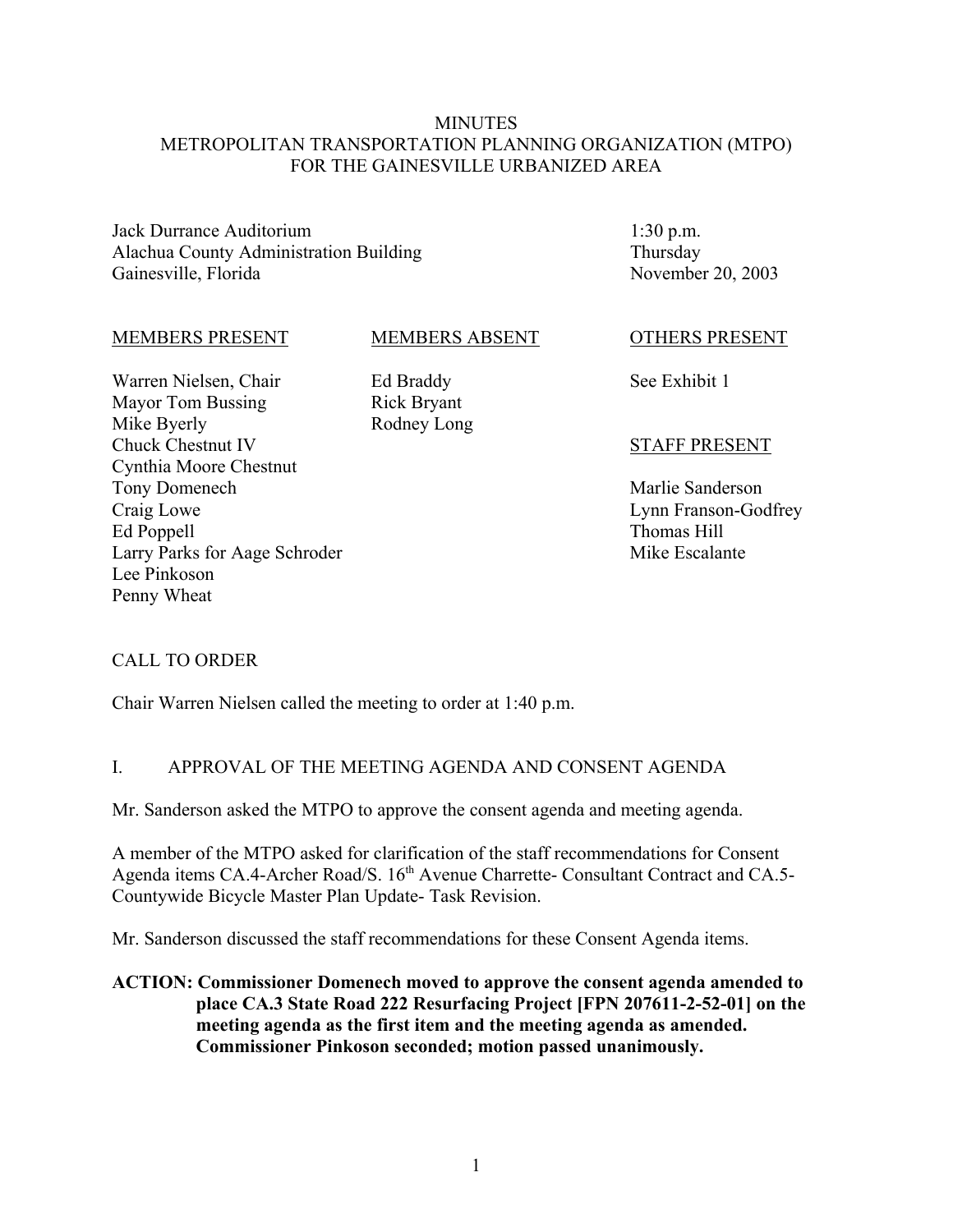# CA.3 STATE ROAD 222 (NW 39TH AVENUE) RESURFACING PROJECT

Chair Nielsen noted that a citizen requested an opportunity to discuss this agenda item.

Mr. Ron Nichols asked if medians could be installed as part of this resurfacing project.

Mr. Fred Wright, Florida Department of Transportation (FDOT) Project Consultant Manager, noted that the project funding does not allow for medians to be included in this project. He said that raised medians would have to be installed with other funds.

Ms. Teresa Scott, City of Gainesville Public Works Department Director, discussed the City's November 5, 2003 letter to Mr. Wright and answered questions.

Mr. Sanderson noted that this project could be funded with Enhancement Funds. He said that staff would take note of this issue and bring it back to the MTPO to consider as an enhancement project in next year's List of Priority Projects.

A member of the MTPO asked staff to contact Mr. Nichols and let him know when this project will be considered by the MTPO next summer.

# **ACTION: Commissioner Wheat moved to approve the Florida Department of Transportation's 60 percent design plans for the SR 222 (NW 39th Avenue) Resurfacing Project [FPN # 207611-2-52-01], with consideration of the modifications requested by the City of Gainesville Public Works Department. Commissioner Domenech seconded; motion passed unanimously.**

# II. BICYCLE/PEDESTRIAN ADVISORY BOARD (B/PAB) VACANT POSITION

Mr. Sanderson stated that the MTPO needs to fill one vacant position on its B/PAB. He said that this position have a term of office through October, 2006. He noted that this appointment is necessary because a previous MTPO appointment was declined. He conducted a rollcall vote and reported the results.

## **ACTION: Commissioner Byerly moved to appoint Mr. Rajeeb Das to the B/PAB for a term through October, 2006. Commissioner Domenech seconded; motion passed unanimously.**

# III. TRANSPORTATION DISADVANTAGED PROGRAM- STATUS REPORT

Mr. Sanderson stated that the MTPO, at its October meeting, requested a presentation on the status of the Alachua County transportation disadvantaged program. He said that Ms. Lynn Franson-Godfrey, MTPO Senior Planner, would provide a status report on the transportation disadvantaged program.

Ms. Franson-Godfrey discussed the status of the transportation disadvantaged program and answered questions. She noted that MTPO staff has been monitoring this program daily.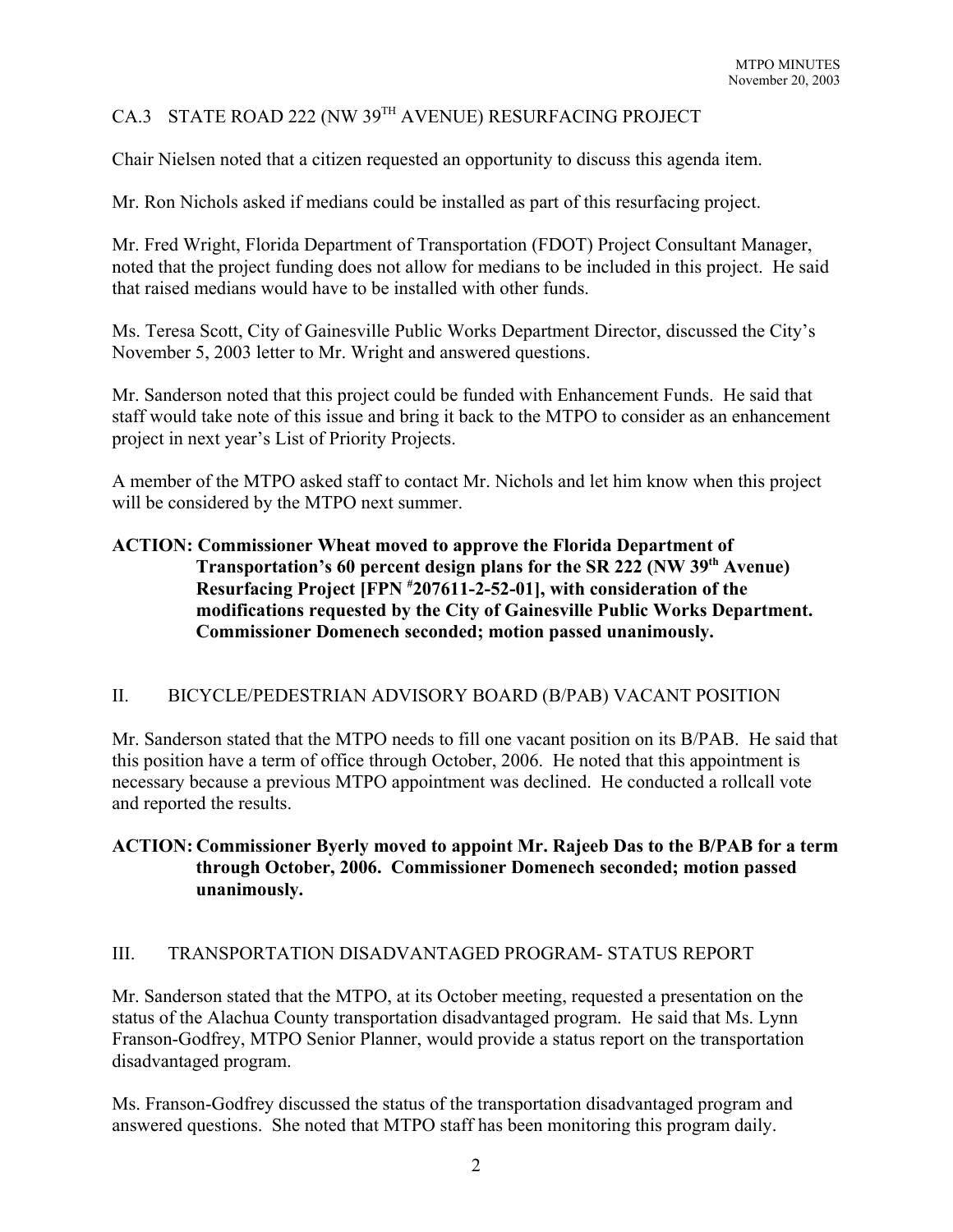Mr. Russ Tieshoetter, MV Transportation Vice President East Area, discussed the status of the transportation disadvantaged program and answered questions. He introduced Mr. Harold Humphrey, MV Transportation Local General Manager, and Mr. Dwight Sayers, MV Transportation Consumer Advocate Specialist.

# **ACTION: Commissioner Cynthia Chestnut moved to direct MV Transportation to report back to the MTPO in six months and provide a status report on its services. Commissioner Chuck Chestnut seconded; motion passed unanimously.**

# IV. FLORIDA DEPARTMENT OF TRANSPORTATION (FDOT) TENTATIVE FIVE YEAR WORK PROGRAM

Mr. Sanderson stated that FDOT has requested comments concerning the Tentative Five Year Work Program for Fiscal Years 2004/2005 to 2008/2009. He said that the MTPO needs to decide whether to request changes to existing or proposed projects or request that new projects to be added to, or existing projects to be deleted from, this document. He noted that FDOT has funded a large number of the MTPO's requested projects. He discussed projects funded in the Tentative Five Year Work Program and answered questions.

Mr. Larry Parks, FDOT Urban Area Transportation Development Engineer, discussed the SR 26 resurfacing project, the SR 26A reconstruction project and answered questions. He noted that there would have to be an updated project, development and environmental (PD&E) study in order to revisit the one-way pair configuration for the corridor.

Mr. Sanderson continued discussion of the projects funded in the Tentative Five Year Work Program and answered questions.

A member of the MTPO asked about the absence of safety project priorities.

Ms. Scott described the membership of the Alachua County Traffic Safety Team (ACTST). She noted that there are several currently funded safety projects and answered questions.

Mr. Parks discussed Safety funding criteria and answered questions.

# **ACTION: Commissioner Wheat moved to refer the issue of adding landscaped medians on NW 39th Avenue from NW 43rd Street to NW 6th Street for inclusion as a safety priority to the Alachua County Traffic Safety Team. Mayor Bussing seconded.**

A member of the MTPO asked to have the eastern terminus extended from NW 6<sup>th</sup> Street to Main **Street**.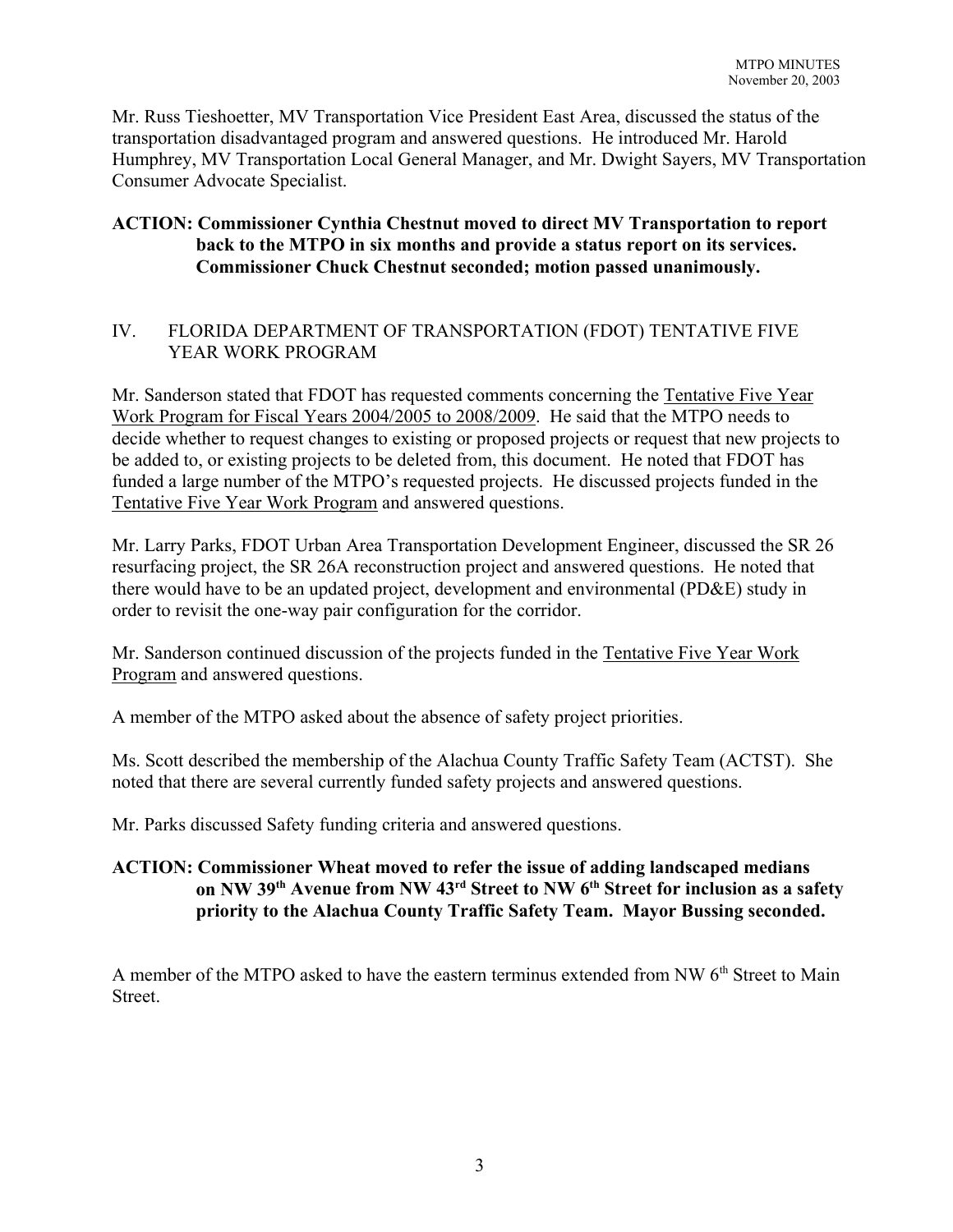### **AMENDMENT:**

**Commissioner Wheat moved to amend the motion to have the eastern terminus** extended from NW 6<sup>th</sup> Street to Main Street. Mayor Bussing Seconded; motion **passed unanimously.**

### **ACTION ON ORIGINAL MOTION AS AMENDED:**

**Commissioner Wheat moved to refer the issue of adding of landscaped medians on NW 39th Avenue from NW 43rd Street to Main Street for inclusion as a safety priority to the Alachua County Traffic Safety Team. Mayor Bussing seconded; motion passed unanimously.**

Ms. Scott discussed traffic operations projects identified in the Tentative Five Year Work Program and answered questions.

Mr. Sanderson reported the MTPO Advisory Committees and Staff recommendations and answered questions.

### **ACTION: Commissioner Domenech moved to recommend that the Florida Department of Transportation revise the Tentative Five Year Work Program to:**

- **1. replace the SW 23rd Road Trail Project [FIN 2112452] with the Hull Road North Extension Bicycle/Pedestrian Trail; and**
- **2. replace the SW 20th Avenue Roundabout Project [FIN 2113353] with a preliminary engineering corridor study and 30 percent plans that lead to construction of the Phase 1-B Charrette projects within a two-lane divided urban cross-section and addresses the issues listed in the November 5th memo from the Alachua County Public Works Department.**

#### **Commissioner Byerly seconded.**

A member of the MTPO asked for clarification of the projects to be replaced.

Mr. Sanderson explained the recommendations to replace projects in the Tentative Five Year Work Program.

The MTPO member asked whether the MTPO's List of Priority Projects should be amended to reflect the Tentative Five Year Work Program recommendations.

Mr. Sanderson stated that it would be correct to amend the List of Priority Projects.

Mr. Michael Fay, Alachua County Public Works Department Acting Director, discussed the SW 20<sup>th</sup> Avenue Roundabout study and answered questions.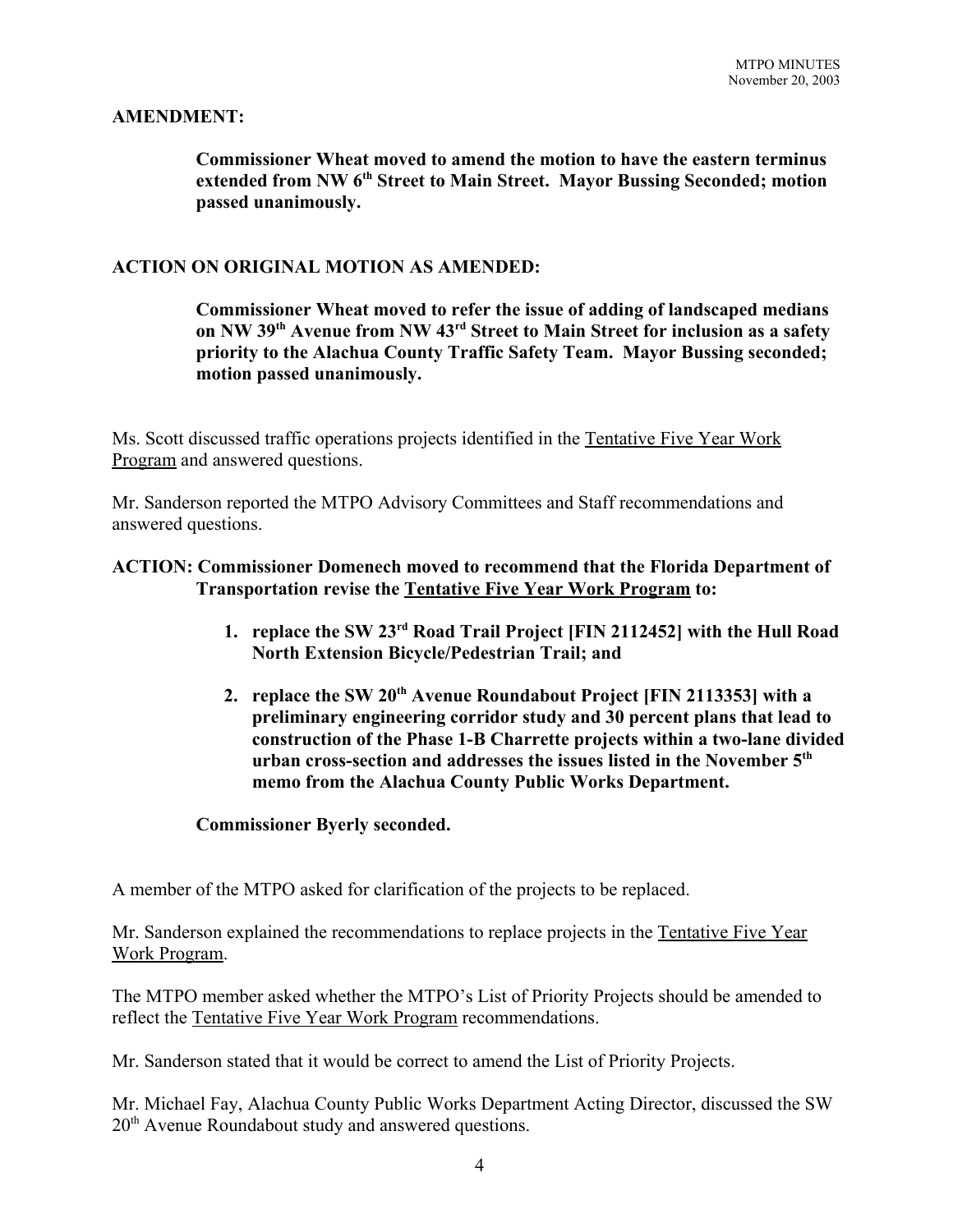#### **SUBSTITUTE MOTION:**

**Commissioner Wheat moved to:** 

- **1. amend the List of Priority Projects Table 2 Enhancement Projects on page 9 to rank the:** 
	- **A. Hull Road Extension Bicycle/Pedestrian Rail-Trail as Priority # 1; and**
	- **B. SW 23rd Road Rail Trail as Priority # 2; and**
- **2. request that the Florida Department of Transportation revise the Tentative Five Year Work Program to:**
	- **A. replace the SW 23rd Road Trail Project [FIN 2112452] with the Hull Road North Extension Bicycle/Pedestrian Trail; and**
	- **B. replace the SW 20<sup>th</sup> Avenue Roundabout Project [FIN 2113353] with a preliminary engineering corridor study and 30 percent plans that lead to construction of the Phase 1-B Charrette projects within a two-lane divided urban cross-section and addresses the issues listed in the November 5th memo from the Alachua County Public Works Department.**

**Commissioner Byerly seconded; motion passed unanimously.**

### V. MPOAC REPRESENTATIVES

Mr. Sanderson asked the MTPO to appoint voting and alternate representatives to the Florida Metropolitan Planning Organization Advisory Council (MPOAC) for calendar year 2004.

**ACTION: Commissioner Cynthia Chestnut moved to appoint Commissioner Pinkoson as the MTPO's MPOAC voting representative. Commissioner Wheat seconded; motion passed unanimously.**

## **ACTION: Commissioner Byerly moved to appoint Commissioner Lowe as the MTPO's MPOAC alternate representative. Commissioner Domenech seconded; motion passed unanimously.**

### VI. MTPO TRANSPORTATION SYMPOSIUM

Mr. Sanderson stated that, at the October 30 MTPO meeting, a member of the MTPO requested that Mr. Randal O'Toole, Thoreau Institute Senior Economist, be added as a speaker at the MTPO Transportation Symposium. He discussed the tentative topics, speakers and schedule.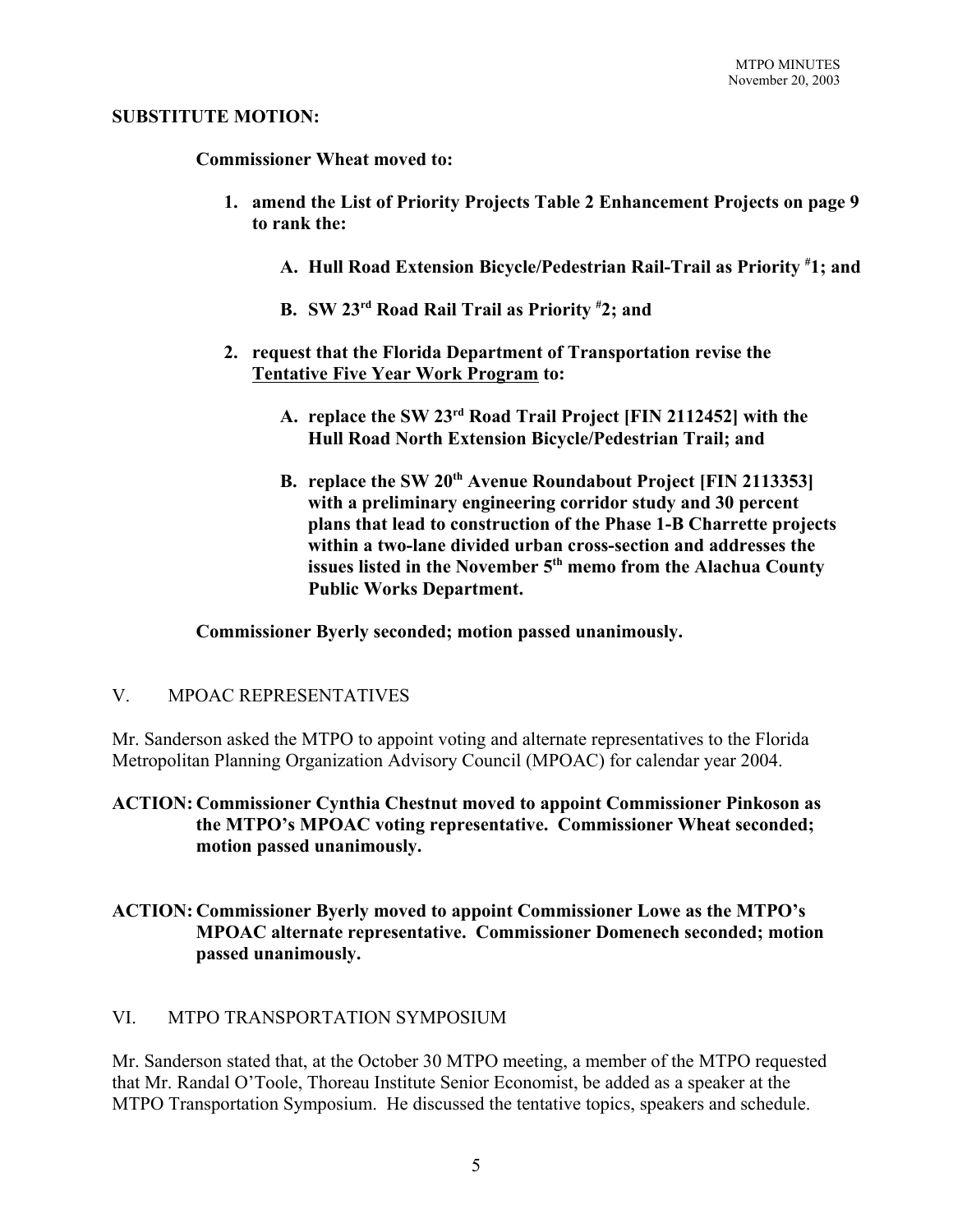A member of the MTPO asked about the costs for the symposium.

Mr. Sanderson reported the symposium cost estimates.

A member of the MTPO requested that background materials and reports associated with the newspaper articles to be provided in the Symposium materials.

# **ACTION: Commissioner Cynthia Chestnut moved to add Mr. Randal O'Toole, Thoreau Institute Senior Economist, to the symposium agenda as a speaker. Commissioner Domenech seconded; motion passed unanimously.**

Chair Nielsen directed MTPO staff to assist Mr. Dan Burden's in conducting an emergency services demonstration.

It was a consensus of the MTPO to try and meet the afternoon of January 8, 2004 to have Mr. Burden report to the MTPO concerning his emergency services demonstration.

A member of the MTPO requested that the emergency services demonstration be videotaped.

### VII. NEXT MTPO MEETING

Mr. Sanderson stated that there will be an MTPO Transportation Symposium on January 8<sup>th</sup> at 5:30 p.m. in the Jack Durrance Auditorium. He said that the next MTPO meeting is scheduled for January  $28<sup>th</sup>$  at 7:00 p.m. in the Jack Durrance Auditorium.

## **ACTION: Commissioner Wheat moved to cancel the December MTPO meeting. Commissioner Cynthia Chestnut seconded; motion passed unanimously.**

### VIII. COMMENTS

### A. MTPO MEMBER COMMENTS

A member of the MTPO asked about City-appointed B/PAB vacancies.

Mr. Wayne Bowers, City of Gainesville Manager, noted that the City Clerk handles the City's appointments to the B/PAB. He said that he would bring this issue to the attention of the City Clerk.

### B. CITIZENS COMMENTS

Mr. Bob Reller requested to be reappointed to the CAC. He discussed some materials regarding the funding of the SW 24th Avenue Reconstruction Project from the December, 2002 and the October, 2003 MTPO meeting packets. He asked what happened to the interest funds from the Campus Development Agreement (CDA) funds as they were not reported in the October, 2003 MTPO meeting packet.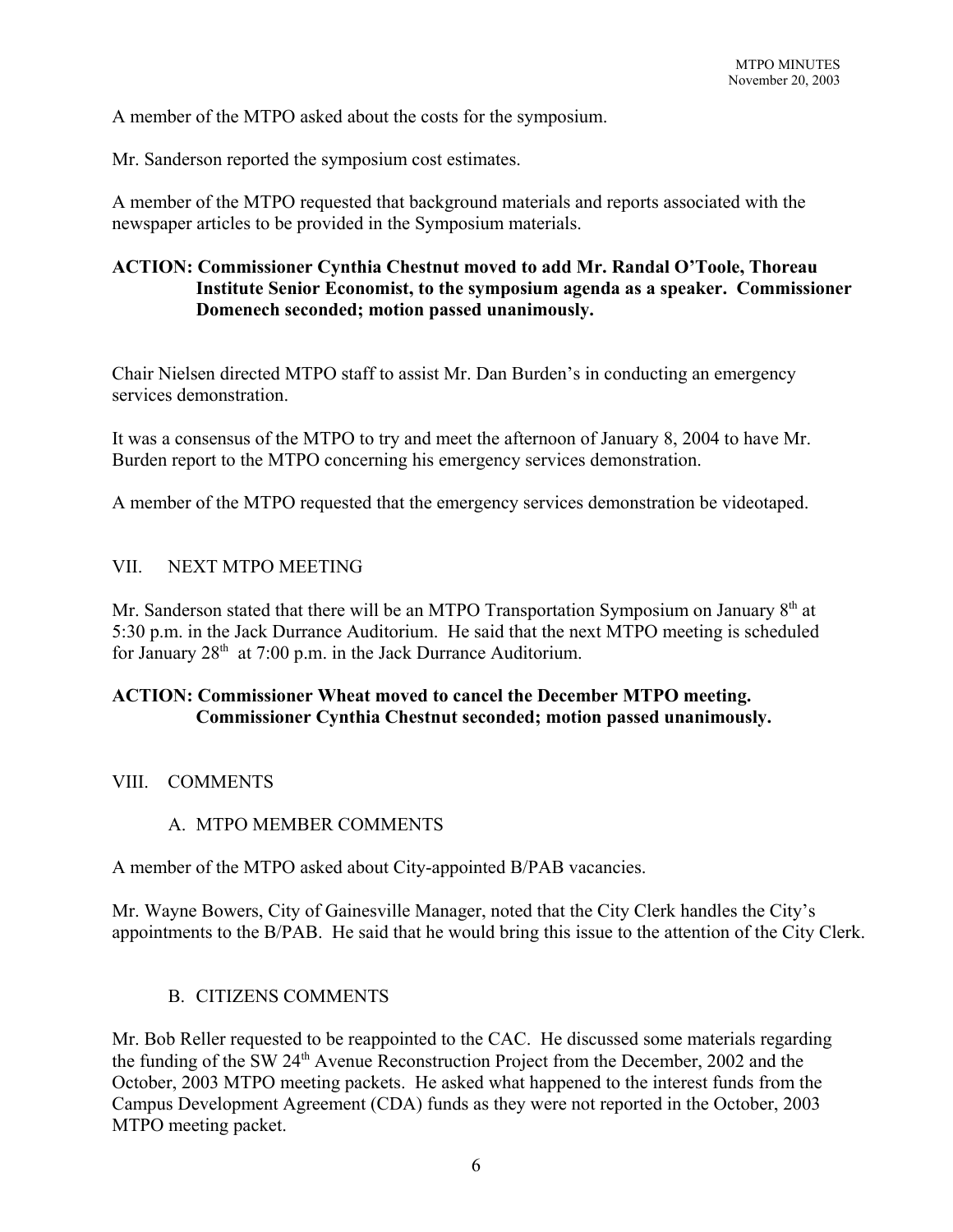Mr. Fay stated that he does not have the information on hand. He said that this information is in his office and can be provided. He noted that the CDA funds are in the bank accruing interest. He estimated that, currently, there is approximately \$900,000 in interest.

A member of the MTPO requested that an updated financial statement be provided to the MTPO.

Mr. Randall Reid, Alachua County Manager, stated that an updated financial statement for the SW 24<sup>th</sup> Avenue reconstruction project would be provided to the MTPO members.

Mr. Reller requested a copy of the updated financial statement for the SW 24<sup>th</sup> Avenue reconstruction project.

Chair Nielsen stated that a copy of the updated financial statement for the SW 24<sup>th</sup> Avenue reconstruction project would be provided to Mr. Reller.

 $\mathcal{L}_\text{max} = \mathcal{L}_\text{max} = \mathcal{L}_\text{max} = \mathcal{L}_\text{max} = \mathcal{L}_\text{max} = \mathcal{L}_\text{max} = \mathcal{L}_\text{max} = \mathcal{L}_\text{max} = \mathcal{L}_\text{max} = \mathcal{L}_\text{max} = \mathcal{L}_\text{max} = \mathcal{L}_\text{max} = \mathcal{L}_\text{max} = \mathcal{L}_\text{max} = \mathcal{L}_\text{max} = \mathcal{L}_\text{max} = \mathcal{L}_\text{max} = \mathcal{L}_\text{max} = \mathcal{$ 

# C. CHAIR'S REPORT

There were no comments.

# ADJOURNMENT

Vice Chair Byerly adjourned the meeting at 3:50 p.m.

Date **Date** Rodney Long, Secretary/Treasurer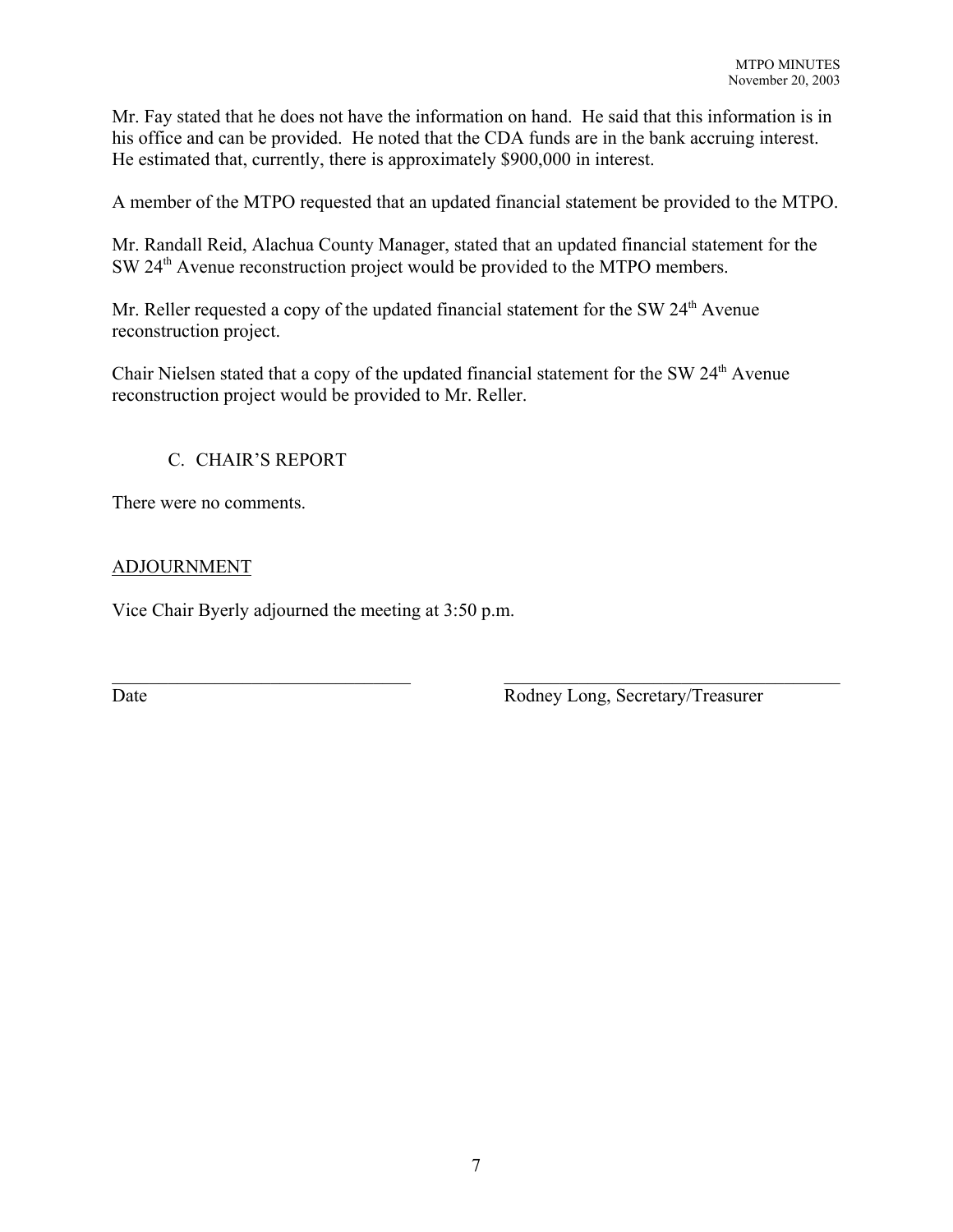# **EXHIBIT 1**

| <b>Interested Citizens</b> | <b>Florida Department</b><br>of Transportation | <b>Alachua County</b> | <b>City of Gainesville</b> |
|----------------------------|------------------------------------------------|-----------------------|----------------------------|
| Lisa Brown                 | Doreen Joyner-Howard                           | Michael Fay           | Dekova Batey*              |
| Clark Butler               | Larry Parks                                    | Randall Reid          | <b>Wayne Bowers</b>        |
| Mark Elias                 | Leena Patil                                    | John Sabatella        | Jeff Logan                 |
| Harold Humphrey            | Fred Wright                                    | Dave Schwartz         | <b>Shenley Neely</b>       |
| Ron Nichols                |                                                |                       | Teresa Scott               |
| <b>Bob Reller</b>          |                                                |                       |                            |
| Dwight Sayers              |                                                |                       |                            |
| <b>Russell Tieshoetter</b> |                                                |                       |                            |
| Johnny Watson              |                                                |                       |                            |
|                            |                                                |                       |                            |

\* By telephone

\\Mike\public\em04\mtpo\minutes\nov20.wpd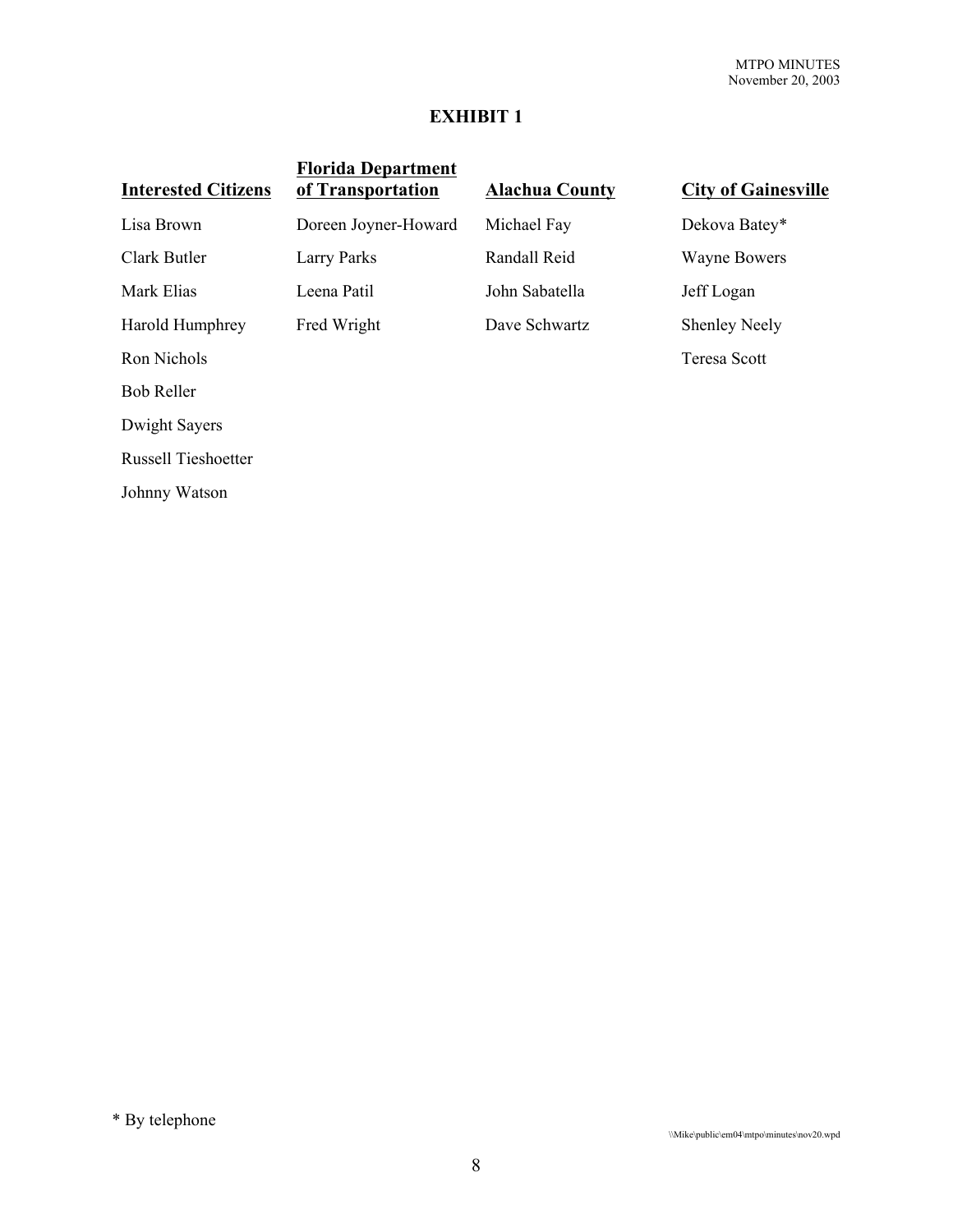

FAX (352) 955-2209 (352) 955-2200 **SUNCOM 625-2200** 

**CONSENT AGENDA**

**METROPOLITAN TRANSPORTATION PLANNING ORGANIZATION FOR THE GAINESVILLE URBANIZED AREA**

**Jack Durrance Auditorium Thursday, 1:30 p.m.** Alachua County Administration Building November 20, 2003 **Gainesville, Florida**

### **STAFF RECOMMENDATION**

**Page # 1 CA. 1 MTPO Minutes- October 30, 2003 APPROVE MINUTES**

This set of MTPO minutes is ready for review and approval

**Page # 11 Year 2025 Long Range Plan Update-** APPROVE STAFF **Consultant Contract RECOMMENDATIONS** 

> MTPO staff have negotiated a contract with The Corradino Group to prepare this Plan Update

**Page #** Archer Road/S. 16<sup>th</sup> Avenue Charrette- **APPROVE STAFF Consultant Contract RECOMMENDATIONS** 

> We are recommending that the MTPO authorize staff to negotiate a contract with a consulting firm according to the Committee rankings

**Page # 87 Countywide Bicycle Master Plan Update-** APPROVE STAFF **Task Revision RECOMMENDATIONS** 

> MTPO staff plan to revise this task description and contract with the University School of Architecture to prepare this plan update

**Page # Extension of NW 23<sup>rd</sup> Avenue NO ACTION REQUIRED** At the August meeting, a member of the MTPO requested information concerning the history of this project in the long range planning process